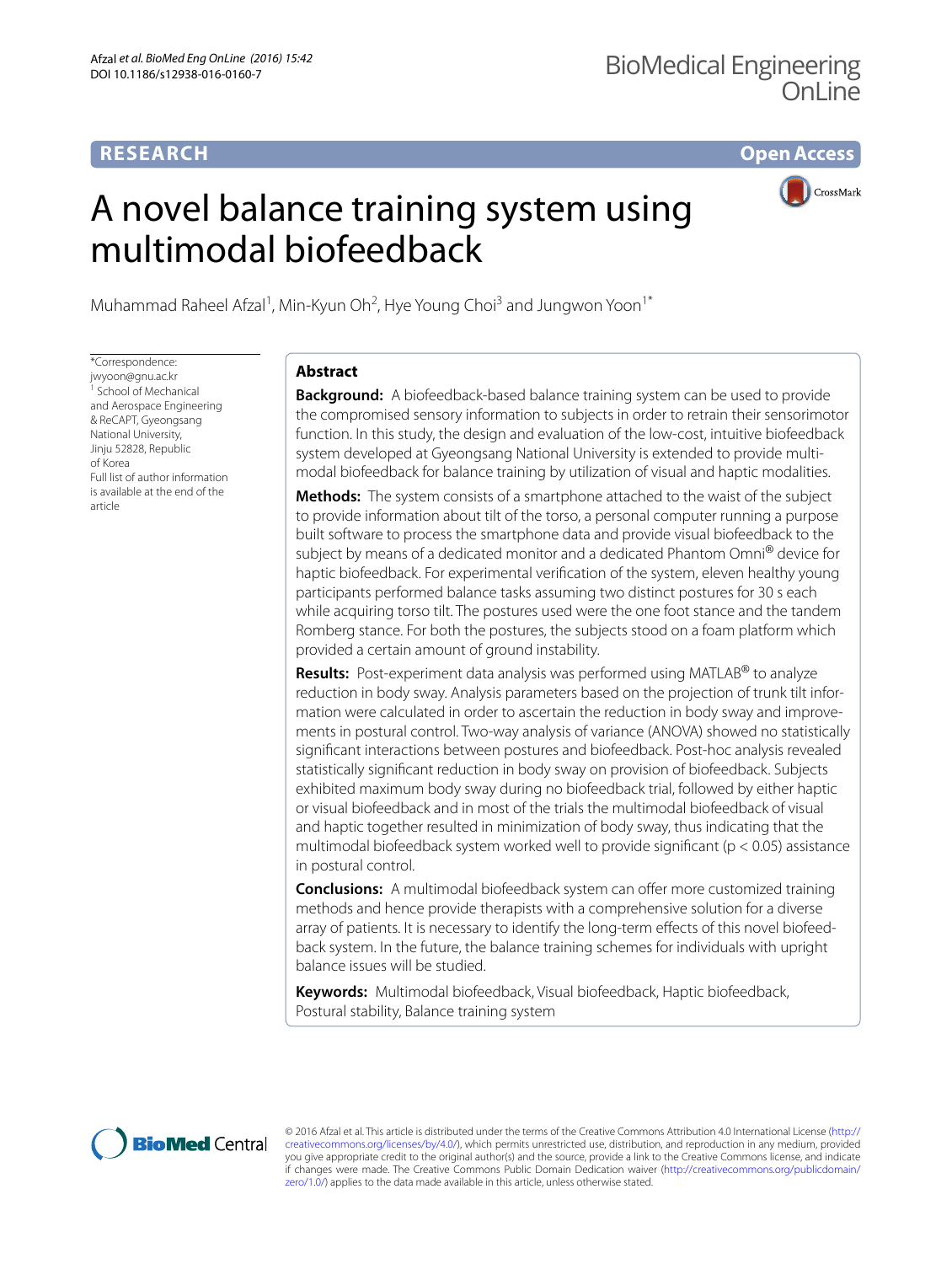### **Background**

Balance and postural control are of vital importance for a person to walk and perform daily activities in a safe manner. These capabilities can be weakened as a consequence of the aging process, disease or trauma. The depletion of these capabilities is dangerous and can lead to falls [[1](#page-10-0)], resulting in injury. Musculoskeletal and neurological factors including the vestibular system, vision, proprioception, muscle strength, and cognition are involved, in a complex manner, in postural and balance control [[2\]](#page-10-1). As a result of aging or trauma, the sensory information available for the performance of these tasks is reduced. In such cases, sensory augmentation through the use of biofeedback devices can be applied to compensate for this weakness. Various biofeedback systems have been developed to improve balance based on different modalities, such as visual biofeedback [[3–](#page-10-2)[6\]](#page-10-3), auditory biofeedback [[7–](#page-10-4)[9\]](#page-10-5), and haptic biofeedback [\[10](#page-10-6)[–12\]](#page-10-7).

In a healthy human being, visual cues are employed as anchors of the environment. Therefore in biofeedback systems visual modality is usually provided on a balance training system with a fixed environment, hence prohibiting the options of wear-ability and outdoor use. The auditory biofeedback and haptic (vibrotactile) biofeedback systems, however, have the advantage of being able to be employed as wearable balance assistance systems. In comparison to audio biofeedback, a kinesthetic haptic interaction based system can provide continuous assistance without the discomfort of getting noisy and becoming a source of irritation for the user. The term light touch refers to fingertip contact with another physical object. Light touch based haptic cues have been used to improve postural stability [\[13](#page-10-8)]. Sensorimotor information of body displacement provided through contact of the index finger with a stationary bar can be used to stabilize body and reduce its sway [\[13](#page-10-8), [14](#page-10-9)]. Light touch as a therapeutic mechanism can be a useful option in balance rehabilitation  $[15]$  $[15]$ . Albertsen et al.  $[16]$  $[16]$  showed that a light handgrip on a stick aids postural stabilization; the light grip facilitates delivery of haptic cues under natural circumstances. Thus, recent studies have used light touch based haptic cues to improve postural stability and balance. When standing quietly, individuals can use visual information from a fixed visual environment to reduce postural sway. It is believed that by providing additional visual information, individuals can become more aware of their body's displacements and orientation in space. Hence, visual biofeedback is found to be effective in reducing body sway among young healthy and older healthy subjects, stroke patients and multiple sclerosis patients [\[17–](#page-10-12)[20\]](#page-10-13). Long-term training using multimodal head-mounted biofeedback system (visual, audio and vibrotactile) has been shown to improve balance metrics in healthy young and older subjects [[21](#page-10-14)]. Effects of multimodal biofeedback (visual and a waist-mounted vibrotactile belt) have also been investigated for subjects with defects in the vestibular system [\[22\]](#page-10-15). In comparison with single biofeedback (visual), multimodal biofeedback (visual and tactile) has been recognized to provide better performance during multi-tasking [[23](#page-10-16)]. Recently, the use of light touch as kinesthetic haptic biofeedback has been verified as an effective method to provide balance cues to young healthy adults and stroke victims [[24\]](#page-10-17). Kinesthetic haptic interface may be utilized not only to deliver cues in order to reduce body sway during standing but also in balance training featuring virtual/augmented reality, affording the therapists more therapeutic options and improving development of cognition in the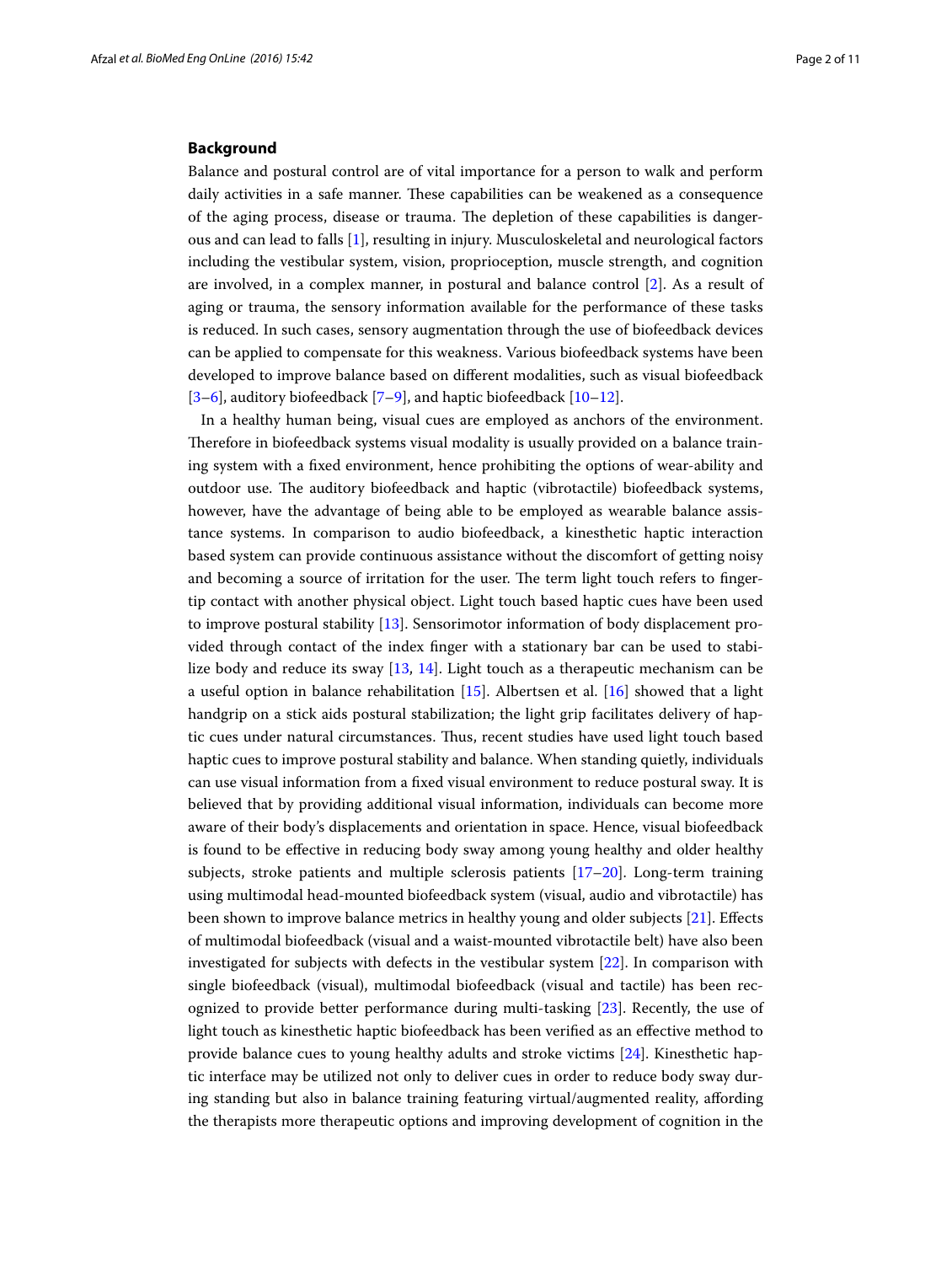patients. Therefore, a prospect for the study of novel multimodal biofeedback that combines kinesthetic haptic and visual biofeedback is existent.

In this study, the design of a low cost kinesthetic haptic feedback based balance training system [[24\]](#page-10-17) is extended to make it a multimodal biofeedback balance trainer. The system is capable of assisting the user in reducing body sway by providing multimodal biofeedback (featuring both haptic and visual biofeedback) based on trunk tilt measured with the help of a smartphone attached to the subject's body. The objective of this study is to observe the effects of this novel multimodal biofeedback system in reduction of body sway and to empirically test the hypothesis that multimodal biofeedback can provide better assistance in the performance of balancing tasks as compared to a singlemode biofeedback system.

## **Methods**

The biofeedback system used in this study consists of four modules; a torso tilt measurement module, a data processing and control module, a visual biofeedback module and a kinesthetic biofeedback module. The torso tilt measurement module is composed of a smartphone which can be attached to the patient by means of an exclusive leather belt around the waist at L2-L4 lumbar spine region. Aforementioned torso tilt measurement module has been used as a reliable tool to assess body sway parameters during quite stance and gait motion [[24,](#page-10-17) [25](#page-10-18)]. The smartphone (Pantech Vega IM-A850L [\[26](#page-10-19)]) continuously runs a dedicated Android application that measures the trunk tilt in terms of the mediolateral (ML) and anteroposterior (AP) angles, and sends the data to the data processing and control module through a "Socket" program communicating via Wi-Fi. The data processing and control module consists of a Personal Computer (PC) running a purpose-built program written in visual  $C++$ . Data sent by the smartphone is retrieved by the PC. The software running on the PC decodes the received data from the smartphone and generates corresponding outputs for providing visual and haptic biofeedback. The PC is connected with two display screens, one displaying information for the operator and the other functions as the visual biofeedback module (Fig. [1\)](#page-3-0). The visual biofeedback display screen is placed in front of the test subject and displays a visual to help the subjects balance themselves. The kinesthetic biofeedback module consists of a haptic device which is connected to the PC. In our balance training system, the Phantom  $Omni^{\circledast}$  is used [\[27](#page-10-20)], which is a commercially available low-cost haptic device. The smartphone used in this research featured a quad-core 1.5 GHz CPU with 2 GB of RAM, and efficiently ran the Android® (Jelly Bean) operating system. The data bandwidth of the smartphone utilized here was 100 Hz. The system allowed for a torso tilt angle measurement resolution better than 0.1°.

The Phantom Omni® can be connected to and controlled by a PC. The interface and implementation of Omni device for providing kinesthetic haptic biofeedback has been successfully tested [[24\]](#page-10-17). The device can produce directional force in the  $X_p$ ,  $Y_p$  and  $Z_p$ directions; to ensure the virtual reference surface for the concept of light touch, the movement of the device handle in the  $Y_p$  axis was restrained, allowing motion of device handle in X*p* Z*p* plane only. An output force from the haptic device was always less than 1 N and the handle was allowed to deviate if any subject exerted a force larger than 1 N. Omni device's handle maintained home position (0, 0, 0) at the beginning of haptic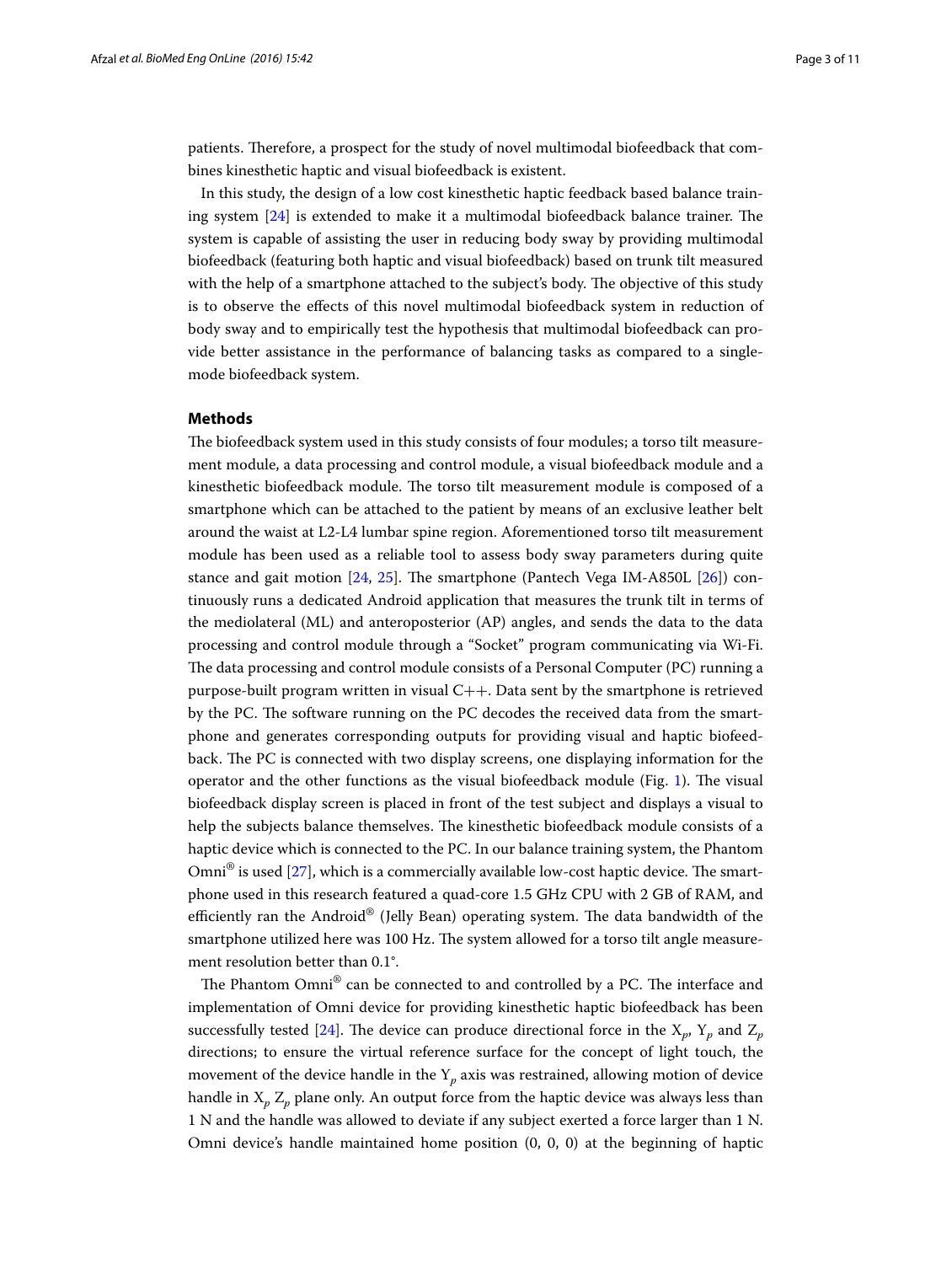

<span id="page-3-0"></span>biofeedback. The ML and AP trunk tilt values were used to calculate the directions and magnitudes of all required forces; the handle then delivered these forces. The relationships between tilt angle and output haptic force magnitude and direction are given by Eqs.  $(1)$  $(1)$  and  $(2)$  $(2)$ :

<span id="page-3-1"></span>
$$
F_X = -k \times \left(\frac{trunk \; tilt_{ML}}{range \; X_P}\right) \quad (N)
$$

<span id="page-3-2"></span>
$$
F_Z = k \times \left(\frac{trunk \ \text{tilt}_{AP}}{range \ Z_P}\right) \tag{2}
$$

where the "trunk tilt" is the tilt in ML or AP of the subject, calculated relative to the initial value as recorded at the start of the experiment, and the "range" in  $X_p$  and  $Z_p$  is the maximum permitted workspace (between −60 and +60 mm in both axes) of the haptic device [[24\]](#page-10-17). The stiffness "k" was set to 0.05 N/mm to reduce jerkiness, thus providing smooth force transfer and not affecting the body sway. The trunk tilt information was also utilized to provide visual biofeedback on a LCD display screen attached to the PC. The screen was placed in front of the subject at head height at a distance of 1 m, in order to allow the subject to easily and comfortably maintain an upright posture while receiving focused feedback from the screen. Before the commencement of the experimental trials, the trunk angle feedback of the subject was represented as a circle at the center of the screen, the visual biofeedback during trials consisted of the motion of this circle in harmony with the trunk tilt variations captured from the waist mounted smartphone. The AP trunk tilt was mapped to the vertical motion of the circle and subsequently ML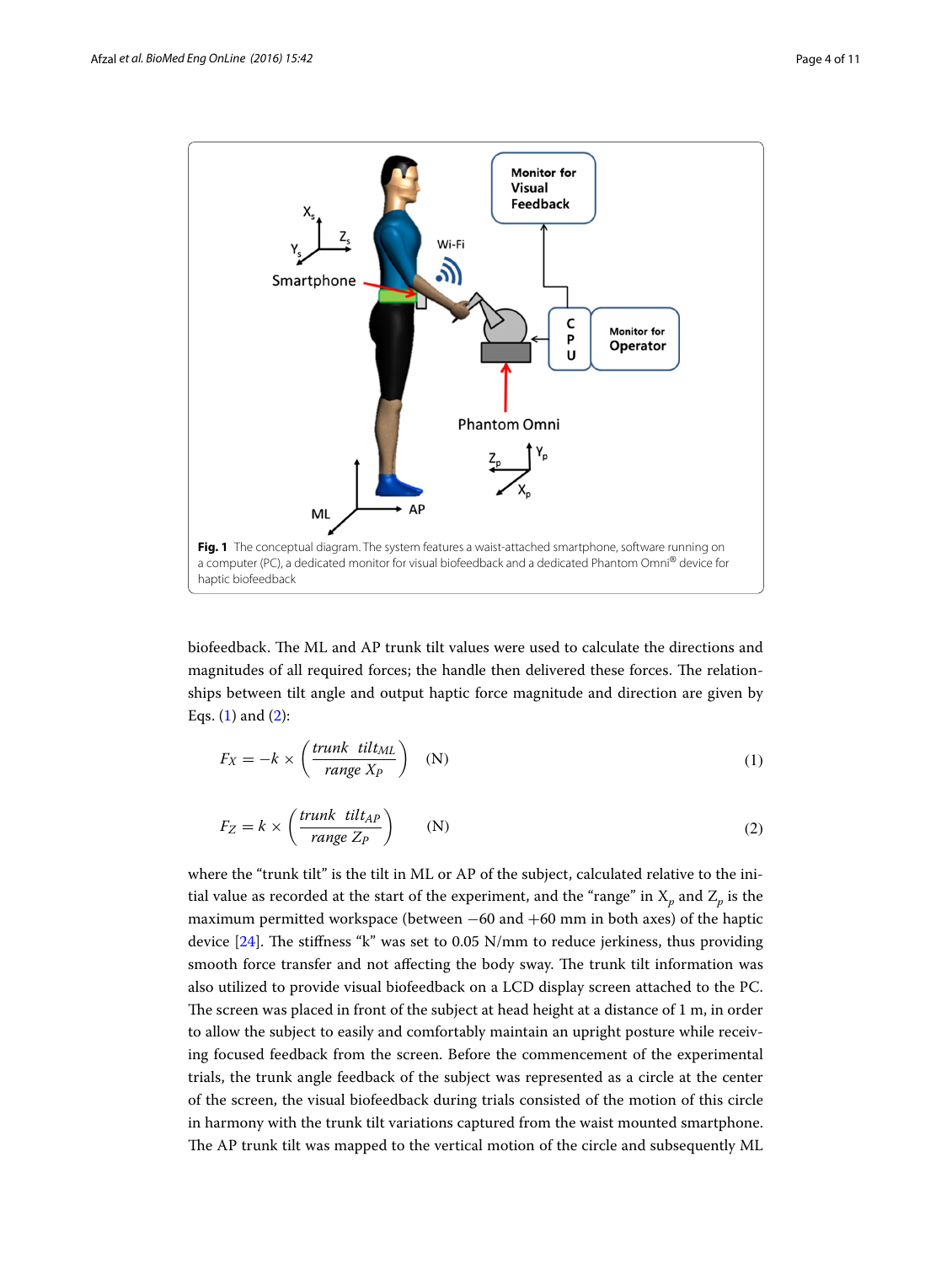trunk tilt was mapped to the horizontal motion of the circle. The software generated this visual biofeedback at a refresh rate of 50 Hz (approximate latency of 40 ms) for display to the subjects. In order to provide multimodal biofeedback, both haptic biofeedback and visual biofeedback were provided simultaneously to the subjects.

Eleven healthy young subjects (9 males and 2 females, age  $27.1 \pm 3.1$  years, weight 78.3  $\pm$  6.6 kg, height 169.9  $\pm$  9.2 cm) were recruited to check the effectiveness of biofeedback provided by our proposed system. None of the young healthy subjects had any history of sensorimotor or neurological disorders. These subjects did not suffer from any visual deficits other than adequately corrected loss of visual acuity. All of the subjects gave written informed consent in accordance with the rules of our local Ethics Committee.

In order to experimentally test the effects of multimodal biofeedback, the subjects were asked to try and maintain their balance while standing barefoot in prescribed postures on a platform made up of foam for a period of 30 s. The platform had the dimensions of 600  $\times$  600  $\times$  150 mm. High resilience foam with density of 48 kg/m<sup>3</sup> and tensile strength of 83 kPa was used to simulate soft ground conditions. The young healthy subjects were required to assume two distinct postures while standing on the platform, standing on one foot stance (P1) and the tandem Romberg stance (P2) as shown in Fig. [2](#page-4-0).

Four conditions of biofeedback were applied for each subject during each posture. In the condition of no biofeedback (F1) subjects used their natural balancing capabilities to maintain upright stance, furthermore, in condition of haptic biofeedback (F2) subjects hold the phantom Omni device's handle to get balance cues. The other three conditions consisted of different possibilities of biofeedback. In the condition of haptic biofeedback (F2) subjects held the phantom handle of the Omni device to obtain balance cues, likewise, in condition of visual biofeedback (F3) subjects utilized the visual cues provided through the display screen to balance themselves, and lastly in the condition of



<span id="page-4-0"></span>**Fig. 2** Postures assumed by young healthy subjects. **a** One foot stance P1, **b** Tandem Romberg stance P2 and (zoomed image) Visual biofeedback on display screen. Young healthy participants performed balance with assumption of each posture barefoot for 30 s. Subjects were required to stand still in front of a table, upon which the experimental apparatus including the Phantom Omni® and the PC was placed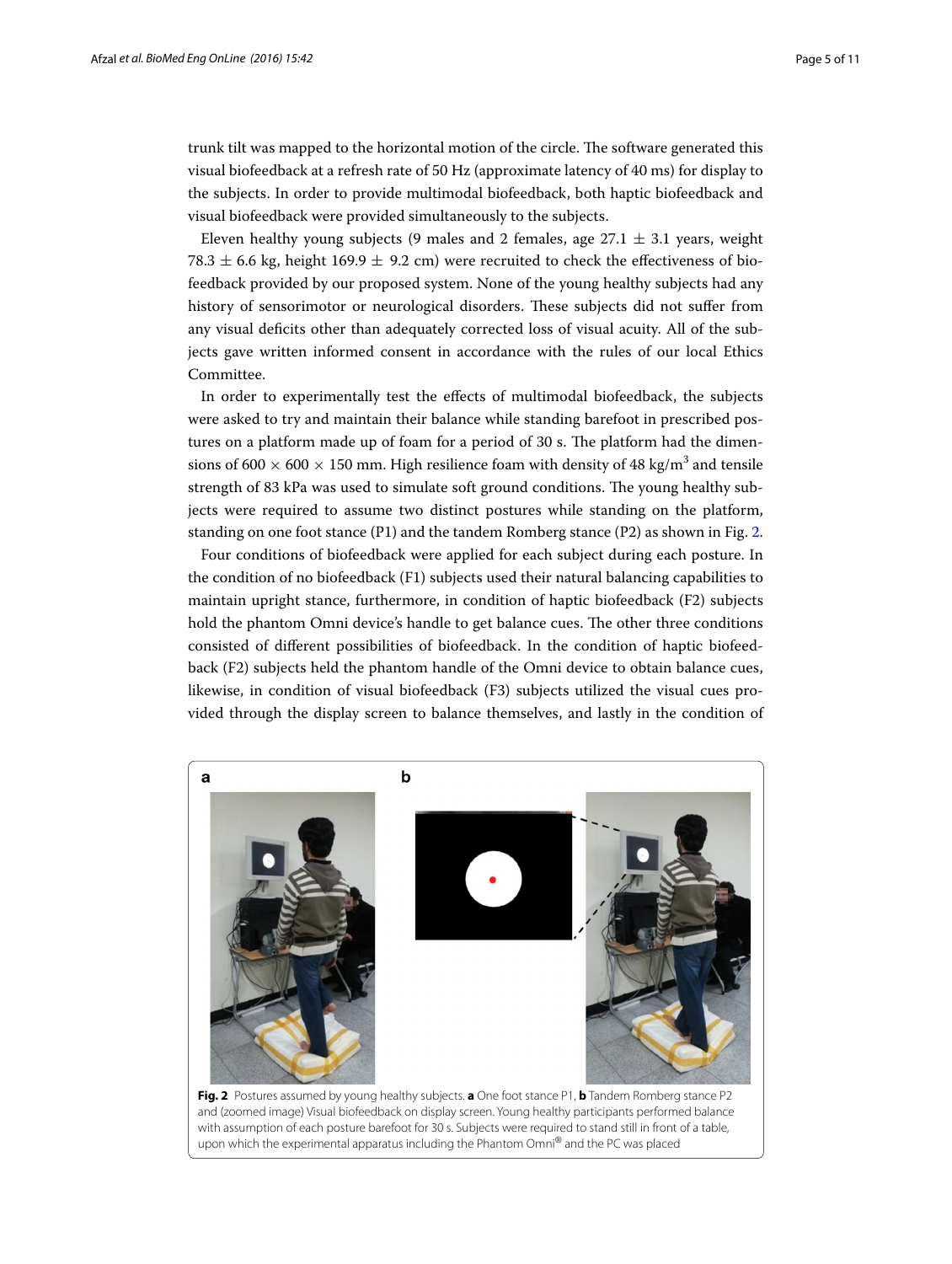multimodal biofeedback (F4), the subjects utilized both haptic and visual biofeedback simultaneously to achieve their objective.

Appropriate utilization of the haptic and visual biofeedback for assistance in balance control was explained to all subjects. The surrounding environment was designed to lack any stimulus. Subjects were instructed to remain silent. 60 s of rest time was provided to all subjects between trials on each condition. Selection of posture and biofeedback was random for young healthy subjects.

All trunk tilt values of ML and AP values were analyzed using the MATLAB<sup>®</sup> software. Projection of trunk tilt (PT) was calculated from the data of trunk tilt angles and smartphone's attachment height, given by Eqs. [\(3](#page-5-0)) and [\(4](#page-5-1)):

<span id="page-5-1"></span><span id="page-5-0"></span>
$$
PT_{ML} = trunk\ till_{ML} * h \quad (cm)
$$
\n(3)

$$
PT_{AP} = trunk\ tilt_{AP} * h \quad (cm)
$$
\n(4)

where "h" is the height of smartphone's attachment to the subject's trunk from ground up. Since the tilt angles are small, PT can be linearized as Eqs. [\(3](#page-5-0)) and ([4\)](#page-5-1). Similar to our approach, other researchers have used trunk tilt projection derived from an electromagnetic sensor; identified balance and stability behavior, and classified individuals on the basis of age, gender, height and weight [[28](#page-10-21)[–31](#page-10-22)]. Mean velocity displacement (MVD), planar deviation (PD), ML Trajectory (MLT) and AP (APT) Trajectory was calculated as parameters of body sway using Eqs.  $(5)-(8)$  $(5)-(8)$  $(5)-(8)$  $(5)-(8)$ :

<span id="page-5-2"></span>
$$
MVD = \frac{\sum \frac{\sqrt{\left((PT_{ML}(i) - PT_{ML}(i-1))^{2} + (PT_{AP}(i) - PT_{AP}(i-1))^{2}\right)}}{t_{i} - t_{i-1}}}{n}
$$
 (cm/s) (5)

$$
PD = \sqrt{\sigma^2 PT_{ML} + \sigma^2 PT_{AP}} \quad (cm)
$$
 (6)

$$
MLT = \sum |PT_{ML}(i+1) - PT_{ML}(i)| \quad (cm)
$$
\n(7)

<span id="page-5-3"></span>
$$
APT = \sum |PT_{AP}(i+1) - PT_{AP}(i)| \quad (cm)
$$
\n(8)

where "i" is the index of tilt data, "n" is the total number of data values and "t" is time. MVD is the mean value of all PT velocities; changes in the ML and AP are combined to yield a single velocity value. PD is defined as the square root of sum of variances  $(\sigma^2)$  of PT displacement in ML and AP directions. Variance of PT displacement measures show how far the PT is spread out. Similarly the sums of changes in ML and AP projection of tilt yield MLT and APT, respectively. A larger value of these parameters indicates the greater balance difficulty. A two-way analysis of variance (ANOVA) was used to identify the interaction effects of postures (one foot stance, tandem Romberg stance) and biofeedback (no feedback, haptic, visual, and multimodal) on body sway. Furthermore, main effects were analyzed using one-way analysis of variance (ANOVA) and Tukey's HSD test was used for post hoc analysis.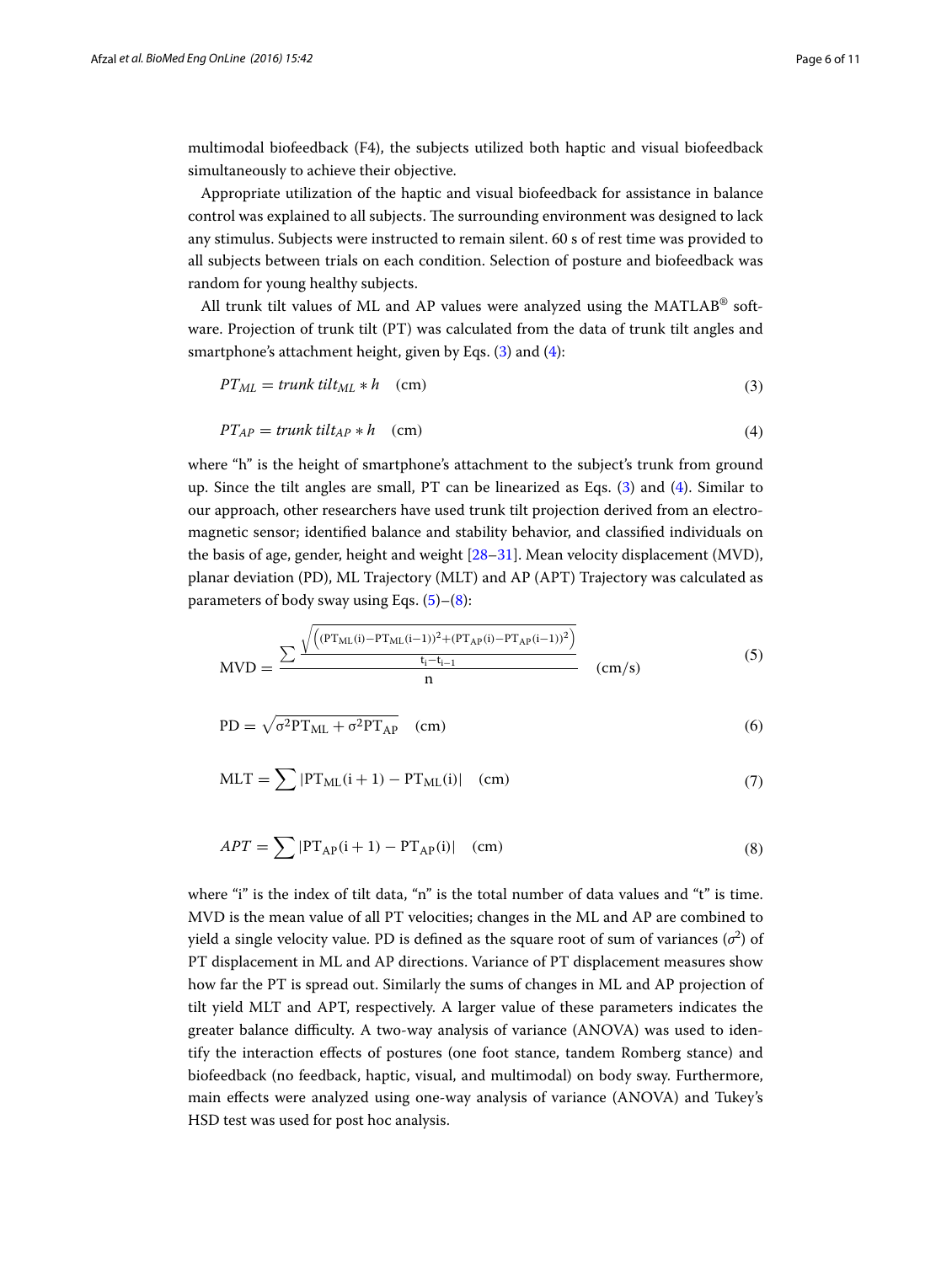## **Results**

The means and standard deviations (SD) of data from the experimental trials show that provision of biofeedback reduced the body sway in both the one foot and tandem Romberg postures (Table [1](#page-6-0)). Reduction in body sway can be deduced with the analysis parameters [Eqs. [\(5\)](#page-5-2)–[\(8](#page-5-3))]. The mean values of F2 (haptic biofeedback), F3 (visual biofeedback) and F4 (multimodal biofeedback) are smaller compared to F1 (no biofeedback) which indicates that on provision of biofeedback young healthy subjects gained positive contributions to their perception of balance and hence reduced the body sway to a significant and observable level. Two-way ANOVA results revealed that main effect biofeedback was statistically significant (MVD [F(3, 80) = 6.51, p < 0.001], PD [F(3, 80) = 4.79,  $p = 0.004$ , MLT [F(3, 80) = 6.76, p < 0.001], APT [F(3, 80) = 2.87, p = 0.001]) and main effect posture was not statistically significant (MVD [F(1, 80) = 0.002, p = 0.963], PD  $[F(1, 80) = 0.46, p = 0.498], MLT$   $[F(1, 80) = 0.77, p = 0.380], APT$   $[F(1, 80) = 1.54,$  $p = 0.219$ ]). Two-way ANOVA results also displayed no statistically significant interaction between the effects of postures and biofeedback on body sway analysis parameters  $(MVD [F(3, 80) = 0.78, p = 0.508], PD [F(3, 80) = 0.24, p = 0.867], MLT [F(3, 80) = 0.59,$  $p = 0.619$  and APT [F(3, 80) = 1.09,  $p = 0.358$ ]).

No significant interaction between posture and biofeedback led to post hoc analysis of postures (P1 and P2) separately. Tables [2](#page-6-1) and [3](#page-7-0) illustrate post hoc analysis results of one foot stance (P1) and tandem-Romberg stance (P2) respectively.

| <b>Analysis</b><br>parameter | Posture        | <b>Biofeedback</b> |       |                |       |       |       |       |       |  |
|------------------------------|----------------|--------------------|-------|----------------|-------|-------|-------|-------|-------|--|
|                              |                | F <sub>1</sub>     |       | F <sub>2</sub> |       | F3    |       | F4    |       |  |
|                              |                | Mean               | SD    | Mean           | SD    | Mean  | SD    | Mean  | SD    |  |
| $MVD$ (cm/s)                 | P1             | 0.716              | 0.229 | 0.474          | 0.096 | 0.517 | 0.075 | 0.459 | 0.086 |  |
|                              | P <sub>2</sub> | 0.805              | 0.328 | 0.383          | 0.124 | 0.576 | 0.126 | 0.411 | 0.087 |  |
| PD (cm)                      | P1             | 2.840              | 1.891 | 2.031          | 0.596 | 1.781 | 0.838 | 1.439 | 0.321 |  |
|                              | P <sub>2</sub> | 3.387              | 1.621 | 2.123          | 1.061 | 2.173 | 1.120 | 1.281 | 0.271 |  |
| MLT (cm)                     | P1             | 156.1              | 42.49 | 96.68          | 25.57 | 113.7 | 14.17 | 91.44 | 28.07 |  |
|                              | P <sub>2</sub> | 165.0              | 71.55 | 73.54          | 16.72 | 113.2 | 28.46 | 70.09 | 16.76 |  |
| APT (cm)                     | P1             | 115.0              | 45.83 | 83.80          | 16.67 | 81.52 | 18.03 | 83.23 | 10.11 |  |
|                              | P <sub>2</sub> | 142.1              | 53.07 | 72.668         | 33.98 | 107.7 | 23.01 | 85.57 | 18.67 |  |

<span id="page-6-0"></span>**Table 1 Results of body sway among young healthy subjects. Provision of biofeedback reduced the body sway**

Mean and standard deviation (SD) are shown here. Reduction in body sway can be deduced with the comparative analysis of parameters [Eqs. ([5](#page-5-2))–([8](#page-5-3))]

<span id="page-6-1"></span>**Table 2 Results post hoc analysis results in postural condition of one foot stance**

| <b>Analysis</b><br>parameter | Comparison of biofeedback (p value obtained from post hoc analysis) |                 |                 |                 |                 |                 |  |  |  |
|------------------------------|---------------------------------------------------------------------|-----------------|-----------------|-----------------|-----------------|-----------------|--|--|--|
|                              | F1 vs F2                                                            | <b>F1 vs F3</b> | <b>F1 vs F4</b> | <b>F2 vs F3</b> | <b>F2 vs F4</b> | <b>F3 vs F4</b> |  |  |  |
| <b>MVD</b>                   | 0.028                                                               | 0.047           | 0.019           | 0.946           | 0.997           | 0.881           |  |  |  |
| <b>PD</b>                    | 0.581                                                               | 0.357           | 0.149           | 0.978           | 0.782           | 0.947           |  |  |  |
| <b>MIT</b>                   | 0.010                                                               | 0.049           | 0.005           | 0.748           | 0.989           | 0.565           |  |  |  |
| <b>APT</b>                   | 0.206                                                               | 0.159           | 0.193           | 0.998           | 0.999           | 0.999           |  |  |  |

Tukey's HSD test was used for post hoc analysis

F1: no biofeedback, F2: haptic biofeedback, F3: visual biofeedback, F4: multimodal biofeedback. p values are presented from the results of post hoc analysis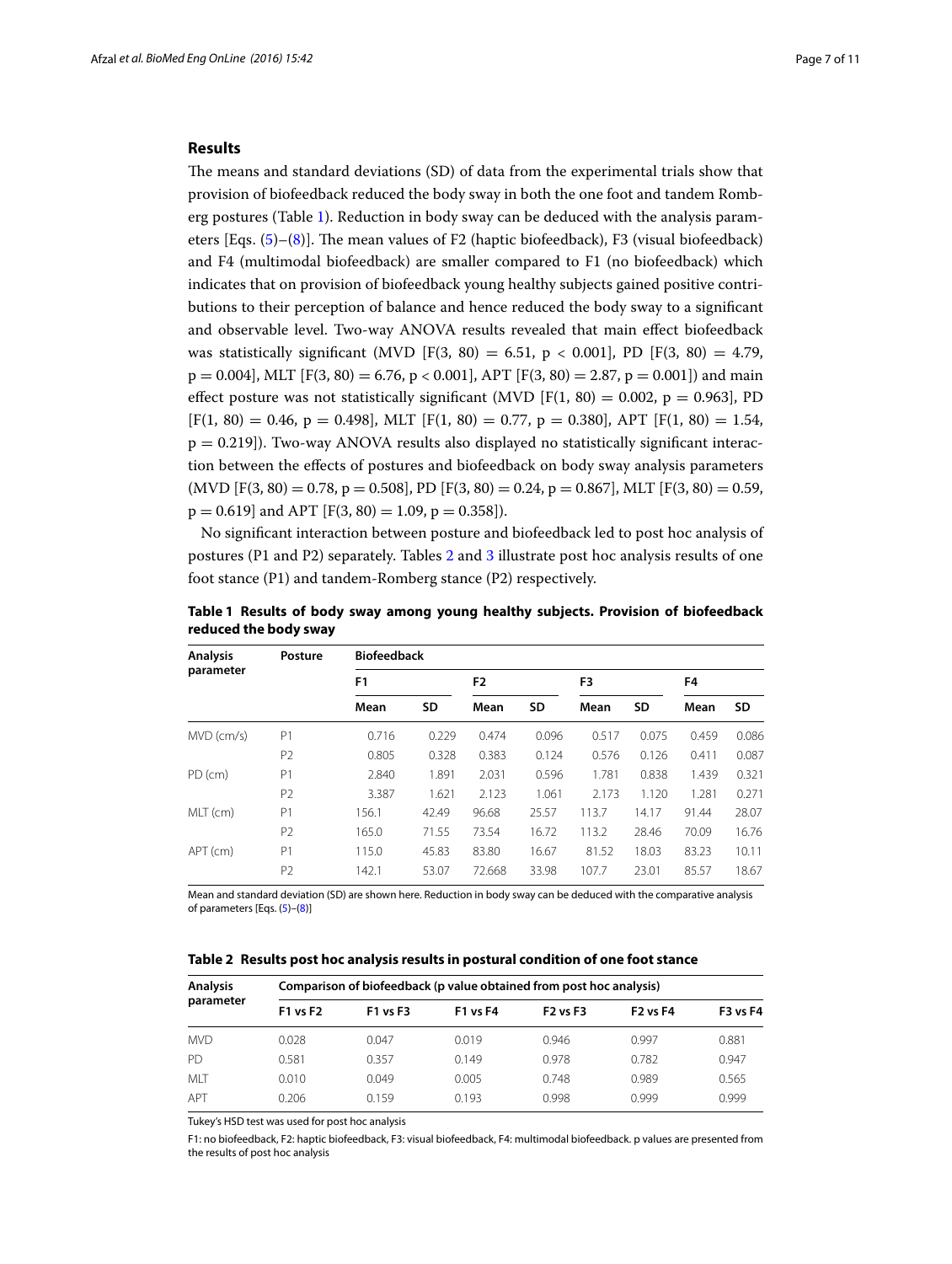| Analysis<br>parameter | Comparison of biofeedback (p value obtained from post hoc analysis) |          |                 |                 |                 |                 |  |  |  |
|-----------------------|---------------------------------------------------------------------|----------|-----------------|-----------------|-----------------|-----------------|--|--|--|
|                       | <b>F1 vs F2</b>                                                     | F1 vs F3 | <b>F1 vs F4</b> | <b>F2 vs F3</b> | <b>F2 vs F4</b> | <b>F3 vs F4</b> |  |  |  |
| MVD                   | 0.005                                                               | 0.199    | 0.009           | 0.328           | 0.994           | 0.462           |  |  |  |
| PD                    | 0.242                                                               | 0.274    | 0.0198          | 0.999           | 0.577           | 0.530           |  |  |  |
| <b>MIT</b>            | 0.004                                                               | 0.149    | 0.002           | 0.346           | 0.998           | 0.278           |  |  |  |
| APT                   | 0.012                                                               | 0.344    | 0.048           | 0.327           | 0.917           | 0.690           |  |  |  |

<span id="page-7-0"></span>**Table 3 Results post hoc analysis results in postural condition of tandem Romberg stance**

Tukey's HSD test was used for post hoc analysis

F1: no biofeedback, F2: haptic biofeedback, F3: visual biofeedback, F4: multimodal biofeedback. p values are presented from the results of post hoc analysis

All subjects exhibited maximum body sway during no biofeedback trials, followed by either haptic or visual biofeedback and in most of the trials the multimodal biofeedback of visual and haptic together produced the minimum amount of body sway. Multimodal (F4), visual (F3) and haptic(F2) biofeedback provided significant improvement of balance as compared to no feedback mode (F1), however no significant differences were found among comparison with each other (F2 vs F3, F2 vs F4, F3 vs F4). Figures [3](#page-7-1) and [4](#page-8-0) shows extent of body sway in different forms of biofeedback during one foot stance and tandem Romberg stance, respectively.

## **Discussion**

Body sway is a meaningful indication, which can be used to recognize the balance of a human being during upright standing posture [[10\]](#page-10-6). Biofeedback based system provides the compromised sensory information to retrain sensorimotor function [\[32\]](#page-10-23). In this paper a novel system was presented which can provide the customized training of balance based on either visual biofeedback or haptic biofeedback or combined haptic and visual multimodal biofeedback.

<span id="page-7-1"></span>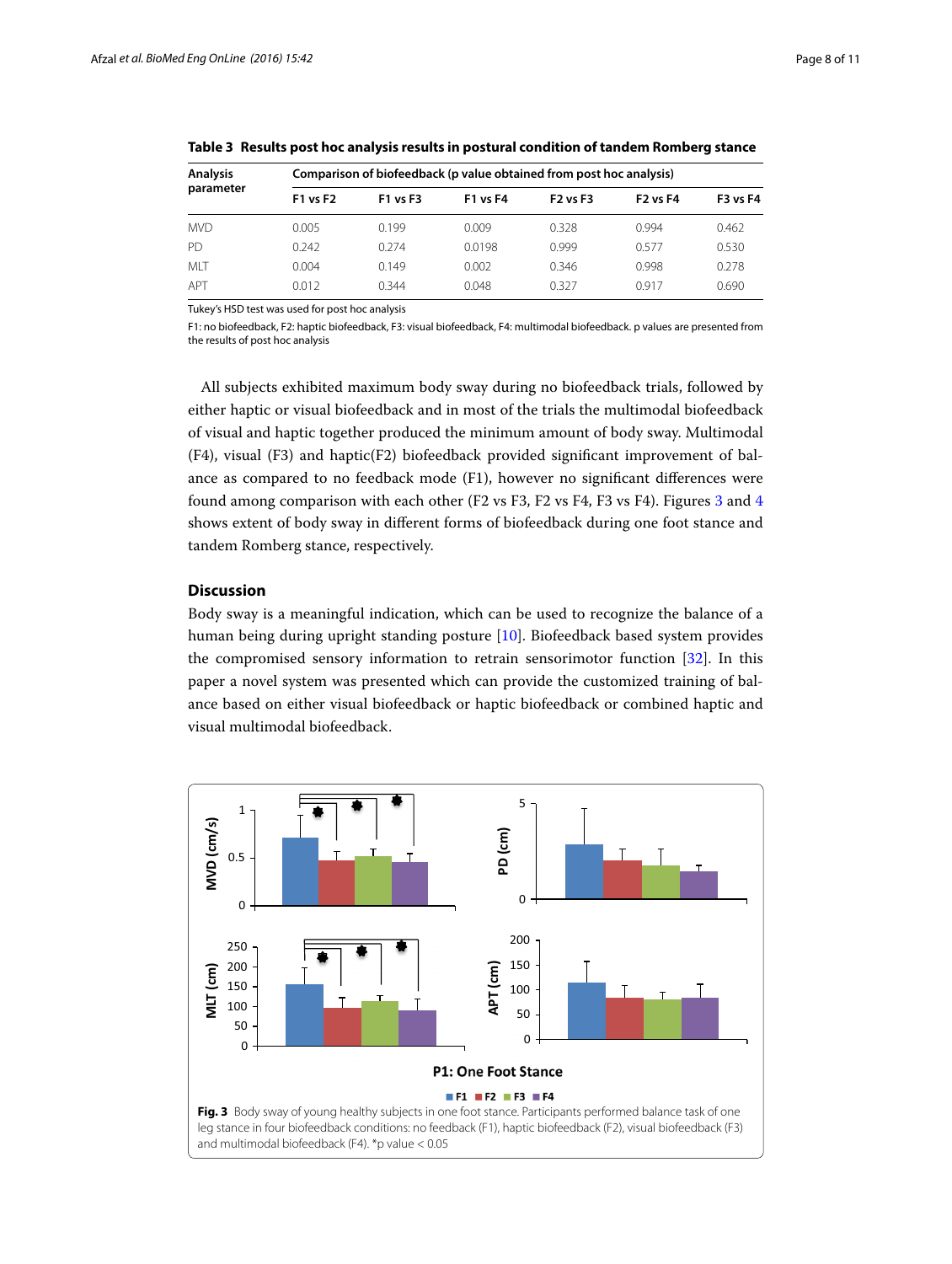

<span id="page-8-0"></span>Experiments conducted on young healthy subjects supported the credibility of the system. Trial results show that when subjects utilized biofeedback a reduction in body sway was achieved. The no biofeedback condition (F1) was utilized as baseline to compare it with biofeedback conditions. Haptic biofeedback (F2) effectively contributed  $(P1: MVD [F(3, 40) = 3.36, p = 0.028], MLT [F(3, 40) = 4.03, p = 0.010]$  and P2: MVD  $[F(3, 40) = 4.97, p = 0.005]$ , MLT  $[F(3, 40) = 5.19, p = 0.004]$ , APT  $[F(3, 40) = 4.14$ ,  $p = 0.012$ ) in assisting young healthy subjects, similar results were obtained in our previous study about effects of haptic biofeedback on standing stability [[24](#page-10-17)]. Visual biofeedback (F3) contributed in reduction of body sway during P1 and P2 but was statistically significant only in reducing MVD [F(3, 40) = 2.89, p = 0.047] and MLT [F(3, 40) = 2.85,  $p = 0.049$ ] while assuming P1. Research study [\[17\]](#page-10-12), demonstrated significant reduction of body sway among young healthy subjects with visual biofeedback application in a much comfortable upright standing posture than the one we used in our study. As hypothesized, significant reduction (p < 0.05) was observed amongst most of the analysis parameters on a provision of multimodal biofeedback (F4). All young healthy subjects reduced body sway significantly with the application of multimodal biofeedback (P1: MVD  $[F(3, 40) = 3.71, p = 0.019]$ , MLT  $[F(3, 40) = 4.97, p = 0.005]$ , and P2: MVD  $[F(3, 40) = 4.97, p = 0.005]$  $40) = 4.41$ ,  $p = 0.009$ ], PD [F(3, 40) = 3.67, p = 0.019], MLT [F(3, 40) = 5.88, p = 0.002], APT  $[F(3, 40) = 2.87, p = 0.048]$ . Theoretically, the positive effect of multimodal learning originates from a reduction of the cognitive load due to a distribution of information processing. Multiple resource theory suggests that the redundancy provided by multimodal feedback should improve performance in comparison to single-mode feedback [[32,](#page-10-23) [33](#page-10-24)].

Trial results express that a multimodal biofeedback is found to be more effective in comparison with lone biofeedback of visual or haptic, this outcome commemorate the fact that our body balances with help of a multi-sensing input [[10](#page-10-6)] and comprehensive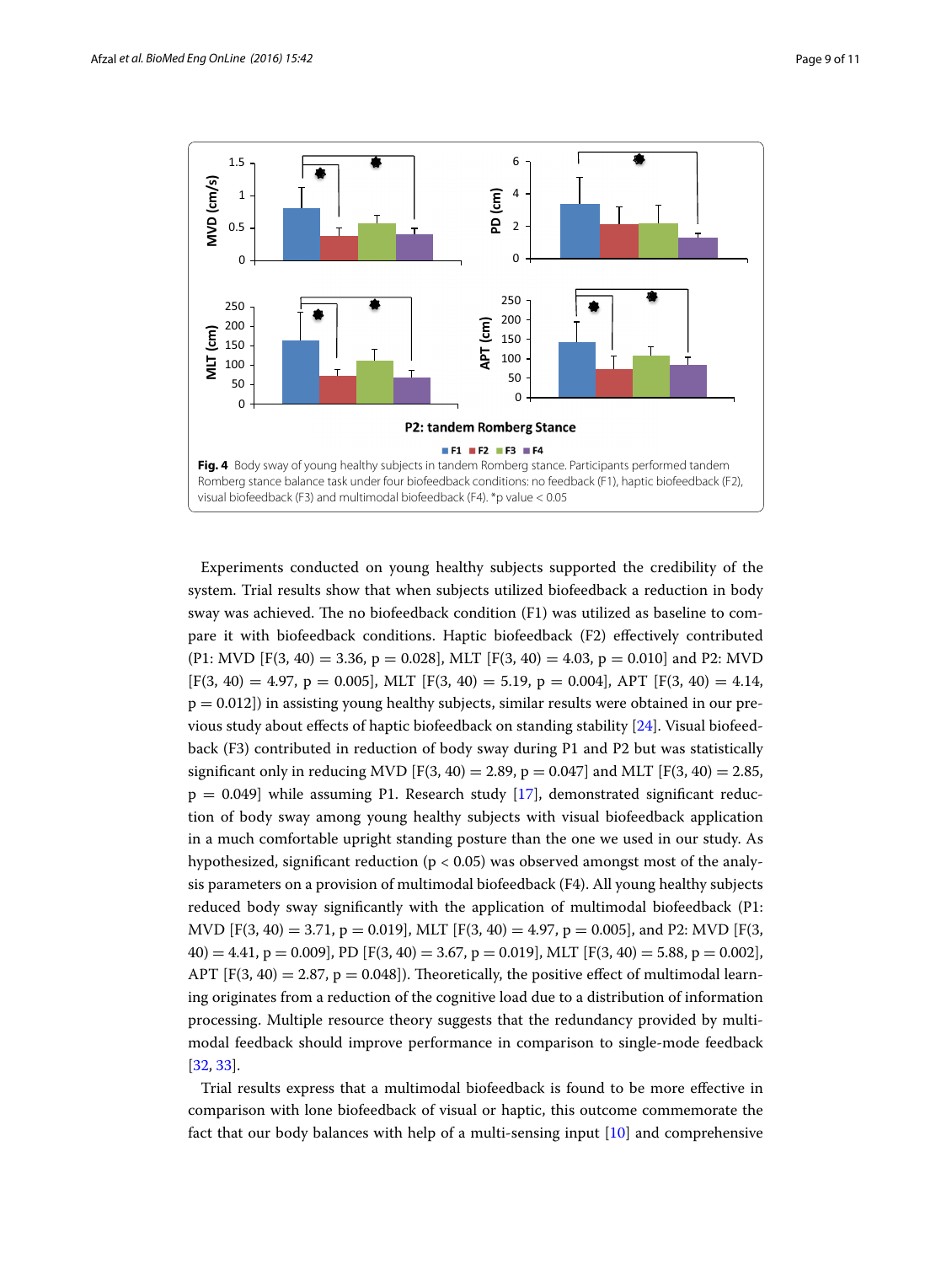augmented biofeedback could conjugate with missing capabilities [[34\]](#page-10-25). However, reduction of body sway compared between multimodal (F4), visual (F3) and haptic (F2) biofeedback was not significantly different. Similarly, a multimodal (visual and vibrotactile) biofeedback system [[22\]](#page-10-15) also shows no substantial improvements in performance of balancing tasks when multimodal biofeedback was compared with single-mode biofeedback (visual or vibrotactile). On contrary, multimodal (visual and vibrotactile) biofeedback has proven to be effective in long-term balance training program [[21\]](#page-10-14). Hence, the assessment of long-term balance training by using the novel multimodal biofeedback system presented in this research is mandatory.

Our study focused on comparing the effects of various biofeedback modalities and their comparison. We did not evaluate the long-term effects of training with the biofeedback system. The smartphone positioning on the trunk did not allow us to identify the body motions other than trunk tilt. Furthermore, no constraint was applied on the upper arm for application of biofeedback through haptic device. However, the pre-experimental instructions to the subjects overcame this limitation. Worthy conclusions can be drawn on the effectiveness of multimodal biofeedback based balance training system after further exploration and improvement.

## **Conclusion and future work**

Our study shows importance of multimodal biofeedback in helping the young healthy subjects to regain balance. Our balance training system points towards an important addition to the rehabilitation procedures. From this current research, analyzing the effects of multimodal biofeedback on body sway reduction of young healthy subjects would be used as a norm. In the future, we will use our system to perform a long-term balance training protocol for individuals with upright balance issues such as elderly adult, Stroke and multiple sclerosis (MS).

#### **Abbreviations**

PC: personal computer; ML: mediolateral; AP: anteroposterior; MVD: mean velocity displacement; PD: planar deviation; MLT: mediolateral trajectory; APT: anteroposterior trajectory; ANOVA: analysis of variance; SD: standard deviation; PT: projection of trunk tilt; MS: multiple sclerosis.

#### **Authors' contributions**

MRA conducted the whole research, and drafted the complete manuscript, participated in the measurements of all subjects, the design and coordination of the study, assisted with software development and performed data analysis. MKO and HYC managed the trials and assisted with writing discussions in the manuscript. JY conceived the whole idea, supervised the research and helped in finalizing the manuscript. All authors read and approved the final manuscript.

#### **Author details**

<sup>1</sup> School of Mechanical and Aerospace Engineering & ReCAPT, Gyeongsang National University, Jinju 52828, Republic of Korea. <sup>2</sup> Department of Rehabilitation Medicine, Gyeongsang National University School of Medicine, Gyeongsang National University Changwon Hospital, Changwon 51472, Republic of Korea.<sup>3</sup> Department of Radiology, Gyeongsang National University School of Medicine, Gyeongsang National University Hospital, Jinju 52727, Republic of Korea.

#### **Acknowledgements**

This work was supported by the National Research Foundation Korea (NRF) (2014R1A2A1A11053989 and 2012-0009524) and Dual Use Technology Program of Civil and Military. Jungwon Yoon and Min-Kyun Oh contributed equally to this work as corresponding authors.

#### **Competing interests**

The authors declare that they have no competing interests.

Received: 10 February 2016 Accepted: 17 April 2016Published online: 22 April 2016